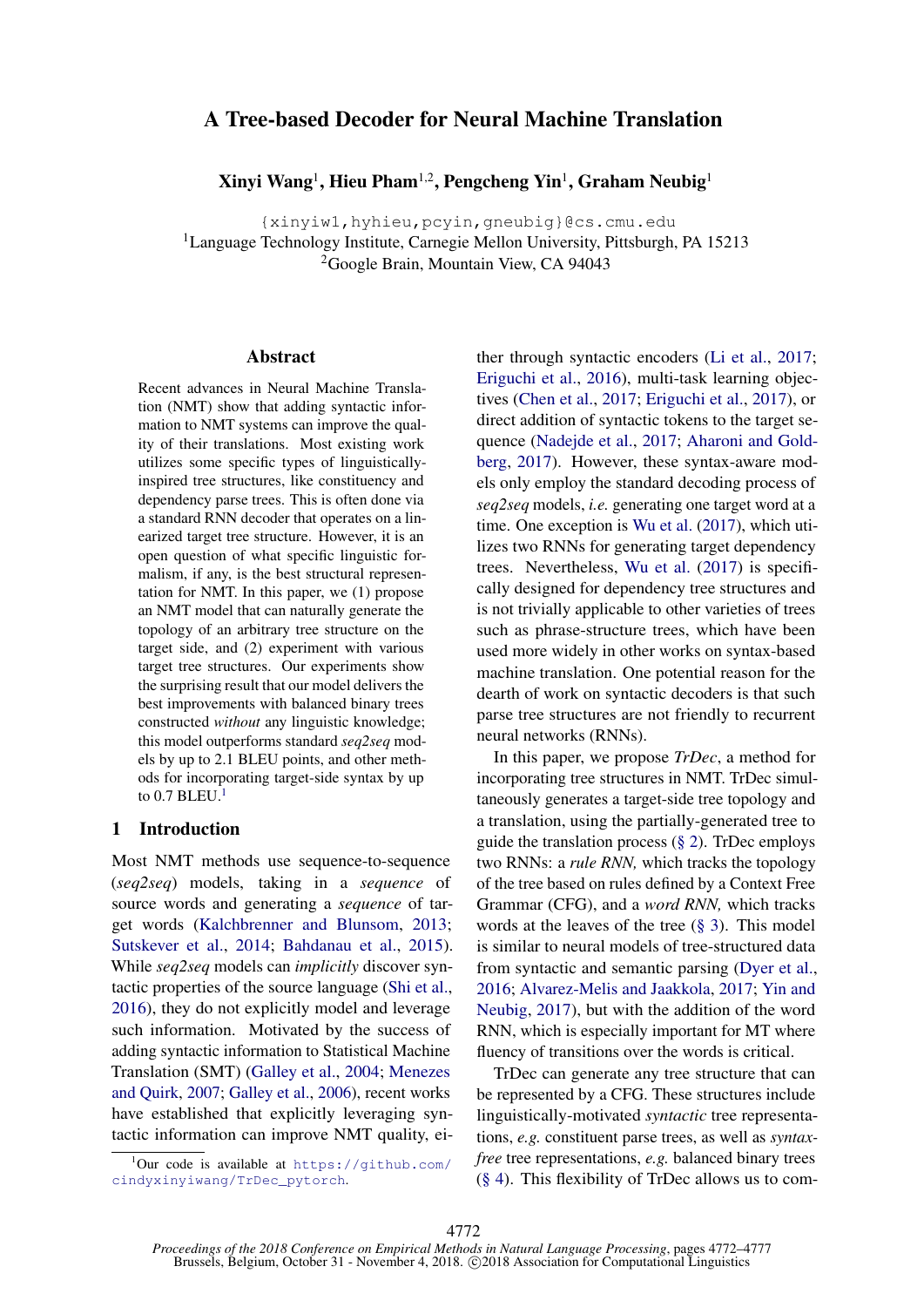<span id="page-1-1"></span>

Figure 1: An example generation process of TrDec. *Left:* A target parse tree. The green squares represent preterminal nodes. *Right:* How our RNNs generate the parse tree on the left. The blue cells represent the activities of the rule RNN, while the grey cells represent the activities of the word RNN. (eop) and (eos) are the *end-of-phrase* and *end-of-sentence* tokens. Best viewed in color.

pare and contrast different structural representations for NMT.

In our experiments  $(\S 5)$ , we evaluate TrDec using both syntax-driven and syntax-free tree representations. We benchmark TrDec on three tasks: Japanese-English and German-English translation with medium-sized datasets, and Oromo-English translation with an extremely small dataset. Our findings are surprising – TrDec performs well, but it performs the best with balanced binary trees constructed *without* any linguistic guidance.

#### <span id="page-1-0"></span>2 Generation Process

TrDec simultaneously generates the target sequence and its corresponding tree structure. We first discuss the high-level generation process using an example, before describing the prediction model  $(\S 3)$  and the types of trees used by TrDec  $(\S 4)$ .

[Fig. 1](#page-1-1) illustrates the generation process of the sentence "\_The \_cat \_eat s \_fi sh \_.", where the sentence is split into subword units, delimited by the underscore "\_" [\(Sennrich et al.,](#page-5-10) [2016\)](#page-5-10). The example uses a syntactic parse tree as the intermediate tree representation, but the process of generating with other tree representations, *e.g.* syntax-free trees, follows the same procedure.

Trees used in TrDec have two types of nodes: *terminal nodes*, *i.e.* the leaf nodes that represent subword units; and *nonterminal nodes*, *i.e.* the nonleaf nodes that represent a span of subwords. Additionally, we define a *preterminal node* to be a nonterminal node whose children are all terminal nodes. In [Fig. 1](#page-1-1) *Left*, the green squares represent preterminal nodes.

TrDec generates a tree in a top-down, left-toright order. The generation process is guided by a CFG over target trees, which is constructed by taking all production rules extracted from the trees of all sentences in the training corpus. Specifically, a *rule RNN* first generates the top of the tree structure, and continues until a preterminal is reached. Then, a *word RNN* fills out the words under the preterminal. The model switches back to the *rule RNN* after the *word RNN* finishes. This process is illustrated in [Fig. 1](#page-1-1) *Right*. Details are as follows:

Step 1. The source sentence is encoded by a sequential RNN encoder, producing the hidden states.

Step 2. The generation starts with a derivation tree with only a Root node. A *rule RNN,* initialized by the last encoder hidden state computes the probability distribution over all CFG rules whose left hand side (LHS) is Root, and selects a rule to apply to the derivation. In our example, the rule RNN selects ROOT  $\mapsto$  S.

Step 3. The rule RNN applies production rules to the derivation in a top-down, left-to-right order, expanding the current *opening nonterminal* using a CFG rule whose LHS is the opening nonterminal. In the next two steps, TrDec applies the rules  $S \mapsto$ NP VP PUNC and  $NP \mapsto pre$  to the opening nonterminals S and NP, respectively. Note that after these two steps a preterminal node pre is created.

Step 4a. Upon seeing a preterminal node as the current opening nonterminal, TrDec switches to using a *word RNN*, initialized by the last state of the encoder, to populate this empty preterminal with phrase tokens, similar to a *seq2seq* decoder. For example the subword units \_The and \_cat are generated by the word RNN, ending with a special *end-of-phrase* token, *i.e.*  $\langle e^{i\phi} \rangle$ .

Step 4b. While the word RNN generates subword units, the rule RNN also updates its own hidden states, as illustrated by the blue cells in [Fig. 1](#page-1-1) *Right*. **Step 5.** After the word RNN generates  $\langle e^{i\phi} \rangle$ , TrDec switches back to the rule RNN to continue generating the derivation from where the tree left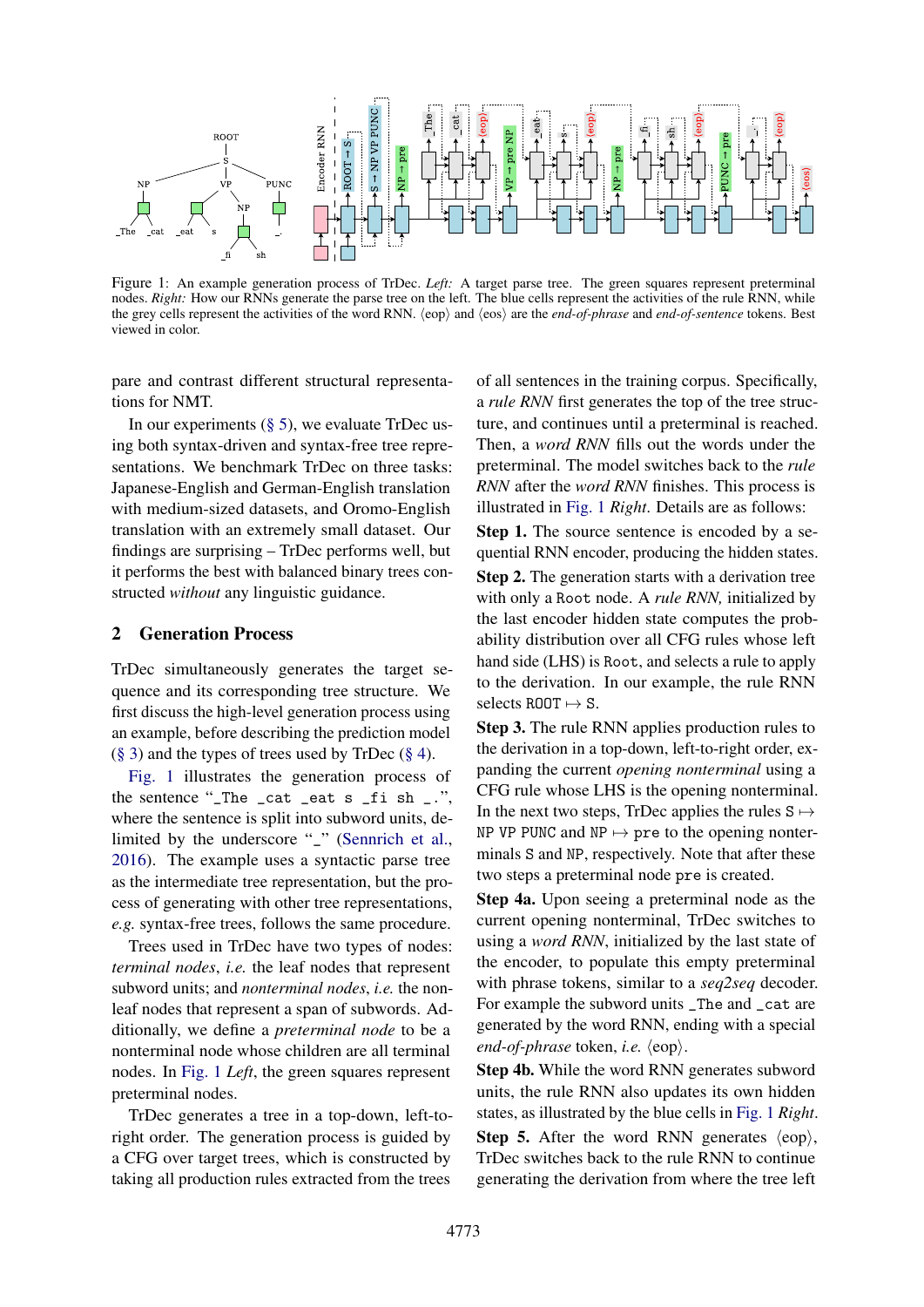off. In our example, this next stage is the opening nonterminal node VP. From here, TrDec chooses the rule  $VP \mapsto pre NP$ .

TrDec repeats the process above, intermingling the rule RNN and the word RNN as described, and halts when the rule RNN generates the *end-ofsentence* token  $\langle \cos \rangle$ , completing the derivation.

### <span id="page-2-0"></span>3 Model

We now describe the computations during the generation process discussed in [§ 2.](#page-1-0) At first, a source sentence x, which is split into subwords, is encoded using a standard bi-directional Long Short-Term Memory (LSTM) network [\(Hochreiter and Schmid](#page-5-11)[huber,](#page-5-11) [1997\)](#page-5-11). This bi-directional LSTM outputs a set of hidden states, which TrDec will reference using an attention function [\(Bahdanau et al.,](#page-4-0) [2015\)](#page-4-0).

As discussed, TrDec uses two RNNs to generate a target parse tree. In our work, both of these RNNs use LSTMs, but with different parameters.

Rule RNN. At any time step *t* in the rule RNN, there are two possible actions. If at the previous time step  $t - 1$ , TrDec generated a CFG rule, then the state  $s_t^{tree}$  is computed by:

$$
\mathbf{s}_{t}^{\text{tree}} = \text{LSTM}([\mathbf{y}_{t-1}^{\text{CFG}}; \mathbf{c}_{t-1}; \mathbf{s}_{p}^{\text{tree}}; \mathbf{s}_{t}^{\text{word}}], \mathbf{s}_{t-1}^{\text{tree}})
$$

where  $y_{t-1}^{\text{CFG}}$  is the embedding of the CFG rule at time step  $t-1$ ;  $\mathbf{c}_{t-1}$  is the context vector computed by attention at  $s_{t-1}^{\text{tree}}$ , *i.e.* input feeding [\(Luong et al.,](#page-5-12) [2015\)](#page-5-12);  $s_p^{\text{tree}}$  is the hidden state at the time step that generates the parent of the current node in the partial tree;  $\mathbf{s}_t^{\text{word}}$  is the hidden state of the most recent time step before *t* that generated a subword (note that  $s_t^{\text{word}}$  comes from the word RNN, discussed below); and [*·*] denotes a concatenation.

Meanwhile, if at the previous time step  $t - 1$ , TrDec did not generate a CFG rule, then the update at time step *t* must come from a subword being generated by the word RNN. In that case, we also update the rule RNN similarly by replacing the embedding of the CFG rule with the embedding of the subword.

Word RNN. At any time step *t*, if the word RNN is invoked, its hidden state  $s_t^{\text{word}}$  is:

$$
\mathbf{s}_{t}^{\text{word}} = \text{LSTM}([\mathbf{s}_{p}^{\text{tree}}; \mathbf{w}_{t-1}; \mathbf{c}_{t-1}], \mathbf{s}_{t-1}^{\text{word}}),
$$

where  $s_p^{\text{tree}}$  is the hidden state of rule RNN that generated the CFG rule above the current terminal;  $w_{t-1}$  is the embedding of the word generated at time step  $t - 1$ ; and  $c_{t-1}$  is the attention context computed at the previous word RNN time step  $t-1$ .

<span id="page-2-2"></span>

Figure 2: An example of four tree structures (Details of preterminals and subword units omitted for illustration purpose).

<span id="page-2-3"></span>

Figure 3: Conversion of a dependency tree for TrDec. *Left:* original dependency tree. *Right:* after conversion.

Softmax. At any step *t*, our softmax logits are  $\mathbf{W} \cdot \tanh\left[\mathbf{s}_t^{\text{tree}}, \mathbf{s}_t^{\text{word}}\right],$  where **W** varies depending on whether a rule or a subword unit is needed.

# <span id="page-2-1"></span>4 Tree Structures

Unlike prior work on syntactic decoders designed for utilizing a specific type of syntactic information [\(Wu et al.,](#page-5-8) [2017\)](#page-5-8), TrDec is a flexible NMT model that can utilize any tree structure. Here we consider two categories of tree structures:

Syntactic Trees are generated using a thirdparty parser, such as Berkeley parser [\(Petrov et al.,](#page-5-13) [2006;](#page-5-13) [Petrov and Klein,](#page-5-14) [2007\)](#page-5-14). [Fig. 2](#page-2-2) *Top Left* illustrates an example constituency parse tree. We also consider a variation of standard constituency parse trees where all of their nonterminal tags are replaced by a null tag, which is visualized in [Fig. 2](#page-2-2) *Top Right*.

In addition to constituency parse trees, TrDec can also utilize dependency parse trees via a simple procedure that converts a dependency tree into a constituency tree. Specifically, this procedure creates a parent node with null tag for each word, and then attaches each word to the parent node of its head word while preserving the word order. An example of this procedure is provided in [Fig. 3.](#page-2-3)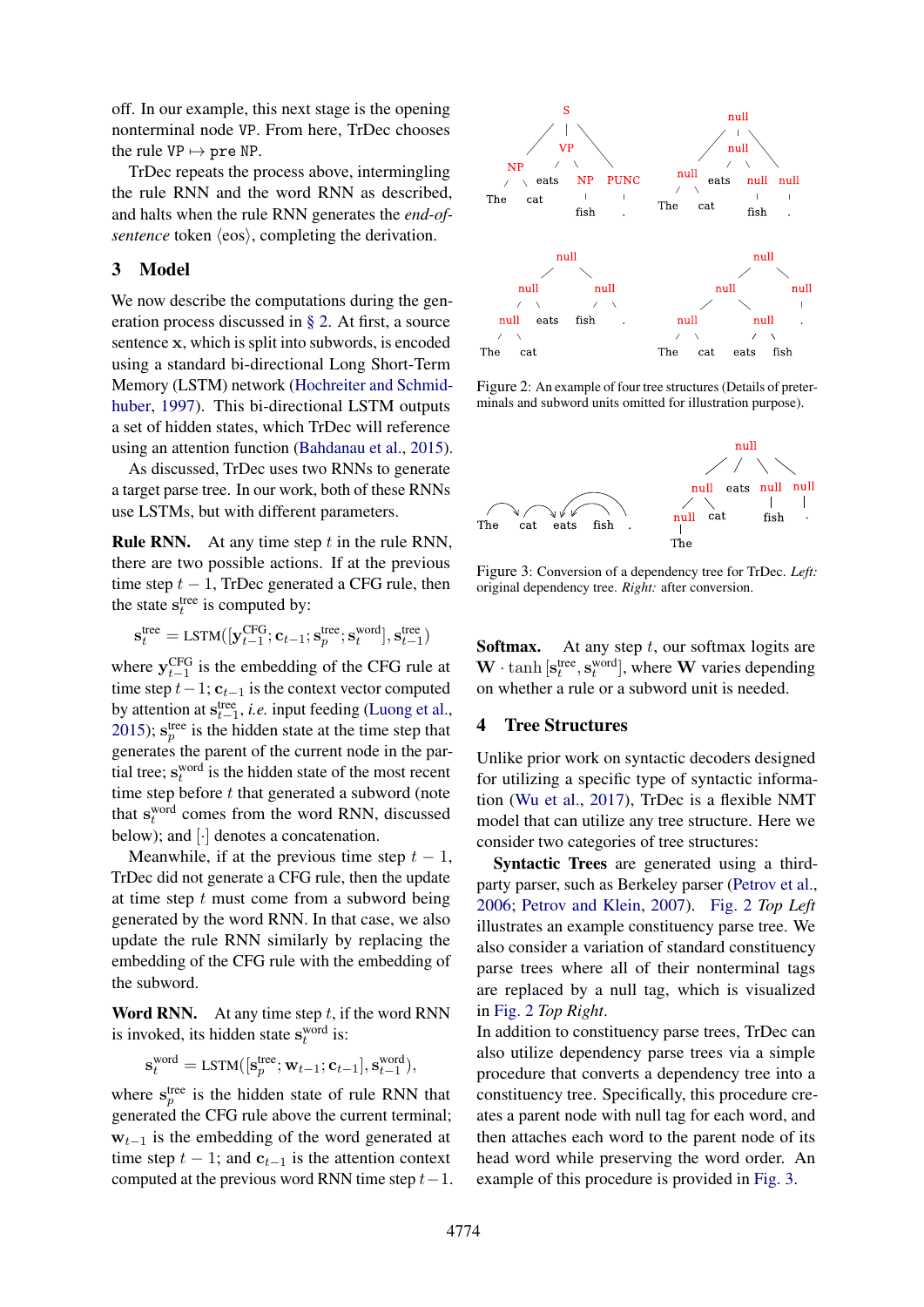Balanced Binary Trees are syntax-free trees constructed without any linguistic guidance. We use two slightly different versions of binary trees. Version 1 [\(Fig. 2](#page-2-2) *Bottom Left*) is constructed by recursively splitting the target sentence in half and creating left and right subtrees from the left and right halves of the sentence respectively. Version 2 [\(Fig. 2](#page-2-2) *Bottom Right*), is constructed by applying Version 1 on a list of nodes where consecutive words are combined together. All tree nodes in both versions have the null tag. We discuss these construction processes in more detail in Appendix [A.1.](#page-0-1)

In the experiments detailed later, we evaluated TrDec with four different settings of tree structures: 1) the fully syntactic constituency parse trees; 2) constituency parse trees with null tags; 3) dependency parse trees; 4) a concatenation of both version 1 and version 2 of the binary trees, (which effectively doubles the amount of the training data and leads to slight increases in accuracy).

## <span id="page-3-0"></span>5 Experiments

Datasets. We evaluate TrDec on three datasets: 1) the KFTT (ja-en) dataset [\(Neubig,](#page-5-15) [2011\)](#page-5-15), which consists of Japanese-English Wikipedia articles; 2) the IWSLT2016 German-English (de-en) dataset [\(Cettolo et al.,](#page-4-7) [2016\)](#page-4-7), which consists of TED Talks transcriptions; and 3) the LORELEI Oromo-English (or-en) dataset<sup>2</sup>, which largely consists of texts from the Bible. Details are in [Tab. 1.](#page-3-2) English sentences are parsed using Ckylark [\(Oda](#page-5-16) [et al.,](#page-5-16) [2015\)](#page-5-16) for the constituency parse trees, and Stanford Parser [\(de Marneffe et al.,](#page-5-17) [2006;](#page-5-17) [Chen and](#page-4-8) [Manning,](#page-4-8) [2014\)](#page-4-8) for the dependency parse trees. We use byte-pair encoding [\(Sennrich et al.,](#page-5-10) [2016\)](#page-5-10) with 8K merge operations on ja-en, 4K merge operations on or-en, and 24K merge operations on de-en.

<span id="page-3-2"></span>

| <b>Dataset</b> | ∣ Train | Dev  | Test |
|----------------|---------|------|------|
| ja-en          | 405K    | 1166 | 1160 |
| de-en          | 200K    | 1024 | 1333 |
| or-en          | 6.5K    | 358  | 359  |

Table  $1 \cdot \#$  sentences in each dataset.

Baselines. We compare TrDec against three baselines: 1) *seq2seq*: the standard *seq2seq* model with attention; 2) CCG: a syntax-aware translation model that interleaves Combinatory Categorial Grammar (CCG) tags with words on the target side

<span id="page-3-1"></span>2 LDC2017E29

of a *seq2seq* model [\(Nadejde et al.,](#page-5-7) [2017\)](#page-5-7); 3) CCGnull: the same model with CCG, but all syntactic tags are replaced by a null tag; and 4) LIN: a standard *seq2seq* model that generates linearized parse trees on the target side [\(Aharoni and Goldberg,](#page-4-4) [2017\)](#page-4-4).

Results. [Tab. 2](#page-3-3) presents the performance of our model and the three baselines. For our model, we report the performance of TrDec-con, TrDec-connull, TrDec-dep, and TrDec-binary (settings 1,2,3,4 in [§ 4\)](#page-2-1). On the low-resource or-en dataset, we observe a large variance with different random seeds, so we run each model with 6 different seeds, and report the mean and standard deviation of these runs. TrDec-con-null and TrDec-con achieved comparable results, indicating that the syntactic labels have neither a large positive nor negative impact on TrDec. For ja-en and or-en, syntax-free TrDec outperforms all baselines. On de-en, TrDec loses to CCG-null, but the difference is not statistically significant ( $p > 0.1$ ).

<span id="page-3-3"></span>

| Model          | ja-en    | de-en | or-en<br>$(mean \pm std)$ |
|----------------|----------|-------|---------------------------|
| seq2seq        | 21.10    | 32.26 | $10.90 \pm 0.57$          |
| CCG            | 22.44    | 32.84 | $12.55 \pm 0.60$          |
| $CCG$ -null    | 21.31    | 33.10 | $11.96 \pm 0.57$          |
| LIN            | 21.55    | 31.79 | $12.66 \pm 0.61$          |
| TrDec-con      | 21.59    | 31.93 | $11.43 \pm 0.58$          |
| TrDec-con-null | 22.72    | 31.21 | $11.35 \pm 0.55$          |
| TrDec-dep      | 21.41    | 31.23 | $8.40 \pm 0.5$            |
| TrDec-binary   | $23.14*$ | 32.65 | $13.10** + 0.61$          |

Table 2: BLEU scores of TrDec and other baselines. Statistical significance is indicated with  $*(p < 0.05)$  and  $**$  $(p < 0.001)$ , compared with the best baseline.

Length Analysis. We performed a variety of analyses to elucidate the differences between the translations of different models, and the most conclusive results were through analysis based on the length of the translations. First, we categorize the ja-en test set into buckets by length of the reference sentences, and compare the models for each length category. [Fig. 4](#page-4-9) shows the gains in BLEU score over *seq2seq* for the tree-based models. Since TrDec-con outperforms TrDec-dep for all datasets, we only focus on TrDec-con for analyzing TrDec's performance with syntactic trees. The relative performance of CCG decreases on long sentences. However, TrDec, with both parse trees and syntaxfree binary trees, delivers more improvement on longer sentences. This indicates that TrDec is bet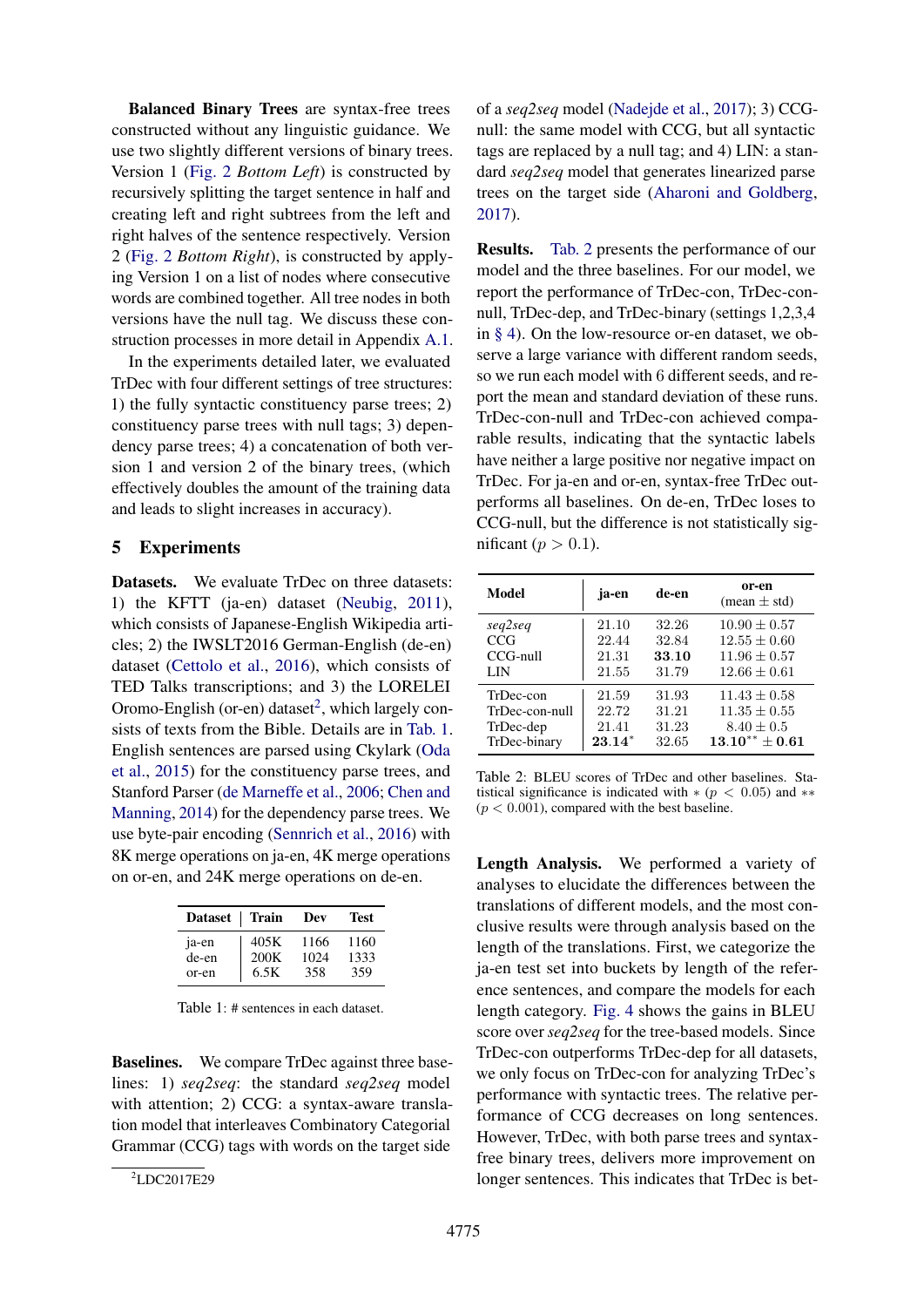ter at capturing long-term dependencies during decoding. Surprisingly, TrDec-binary, which does not utilize any linguistic information, outperforms TrDec-con for all sentence length categories.

Second, [Fig. 5](#page-4-10) shows a histogram of translations by the length difference between the generated output and the reference. This provides an explanation of the difficulty of using parse trees. Ideally, this distribution will be focused around zero, indicating that the MT system is generating translations about the same length as the reference. However, the distribution of TrDec-con is more spread out than TrDec-binary, which indicates that it is more difficult for TrDec-con to generate sentences with appropriate target length. This is probably because constituency parse trees of sentences with similar number of words can have very different depth, and thus larger variance in the number of generation steps, likely making it difficult for the MT model to plan the sentence structure a-prior before actually generating the child sentences.





<span id="page-4-9"></span>Figure 4: The gains of BLEU score over *seq2seq*.

<span id="page-4-10"></span>Figure 5: Distribution of length difference from reference.

#### 6 Conclusion

We propose TrDec, a novel tree-based decoder for NMT, that generates translations along with the target side tree topology. We evaluate TrDec on both linguistically-inspired parse trees and synthetic, syntax-free binary trees. Our model, when used with synthetic balanced binary trees, outperforms CCG, the existing state-of-the-art in incorporating syntax in NMT models.

The interesting result that syntax-free trees outperform their syntax-driven counterparts elicits a

natural question for future work: how do we better model syntactic structure in these models? It would also be interesting to study the effect of using source-side syntax together with the target-side syntax supported by TrDec.

### Acknowledgements

This material is based upon work supported in part by the Defense Advanced Research Projects Agency Information Innovation Office (I2O) Low Resource Languages for Emergent Incidents (LORELEI) program under Contract No. HR0011-15-C0114, and the National Science Foundation under Grant No. 1815287. The views and conclusions contained in this document are those of the authors and should not be interpreted as representing the official policies, either expressed or implied, of the U.S. Government. The U.S. Government is authorized to reproduce and distribute reprints for Government purposes notwithstanding any copyright notation here on.

#### References

- <span id="page-4-4"></span>Roee Aharoni and Yoav Goldberg. 2017. Towards string-to-tree neural machine translation. In *ACL*.
- <span id="page-4-6"></span>David Alvarez-Melis and Tommi S. Jaakkola. 2017. Tree-structured decoding with doubly recurrent neural network. In *ICLR*.
- <span id="page-4-0"></span>Dzmitry Bahdanau, Kyunghyun Cho, and Yoshua Bengio. 2015. Neural machine translation by jointly learning to align and translate. In *ICLR*.
- <span id="page-4-7"></span>M. Cettolo, J. Niehues, S. Stuker, L. Bentivogli, R. Cattoni, and M. Federico. 2016. The iwslt 2016 evaluation campaign. In *IWSLT*.
- <span id="page-4-8"></span>Danqi Chen and Christopher D. Manning. 2014. A fast and accurate dependency parser using neural networks. In *ACL*.
- <span id="page-4-2"></span>Huadong Chen, Shujian Huang, David Chiang, and Jiajun Chen. 2017. Improved neural machine translation with a syntax-aware encoder and decoder. In *ACL*.
- <span id="page-4-5"></span>Chris Dyer, Adhiguna Kuncoro, Miguel Ballesteros, and Noah A. Smith. 2016. Recurrent neural network grammars. In *ACL*.
- <span id="page-4-1"></span>Akiko Eriguchi, Kazuma Hashimoto, and Yoshimasa Tsuruoka. 2016. Tree-to-sequence attentional neural machine translation. In *ACL*.
- <span id="page-4-3"></span>Akiko Eriguchi, Yoshimasa Tsuruoka, and Kyunghyun Cho. 2017. Learning to parse and translate improves neural machine translation. In *ACL*.